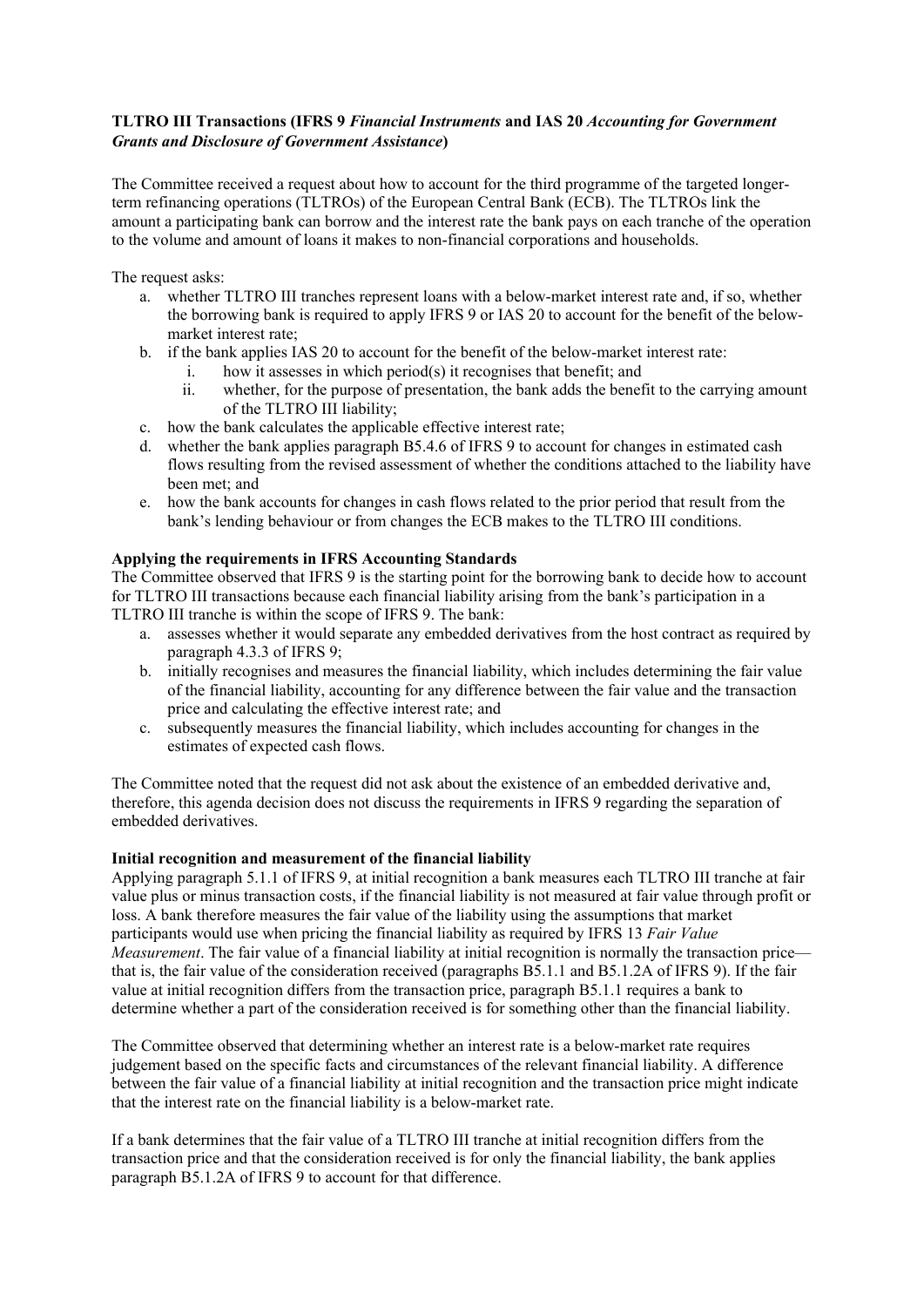If a bank determines that the fair value of a TLTRO III tranche at initial recognition differs from the transaction price and that the consideration received is for more than just the financial liability, the bank assesses whether that difference represents the benefit of a government loan at a below-market rate of interest (treated as a government grant in IAS 20). An entity assesses this difference only at initial recognition of the TLTRO III tranche. The Committee noted that if the difference is treated as a government grant, paragraph 10A of IAS 20 applies only to that difference. The bank applies IFRS 9 to account for the financial liability, both on initial recognition and subsequently.

# **Should a portion of a TLTRO III tranche be treated as a government grant in IAS 20?**

IAS 20 defines:

- a. government as referring to 'government, government agencies and similar bodies whether local, national or international';
- b. government grants as 'assistance by government in the form of transfers of resources to an entity in return for past or future compliance with certain conditions relating to the operating activities of the entity…'; and
- c. forgivable loans as 'loans which the lender undertakes to waive repayment of under certain prescribed conditions'.

Paragraph 10A of IAS 20 requires an entity to treat as a government grant the benefit of a government loan at a below-market rate of interest. The benefit of the below-market rate of interest is measured as the difference between the initial carrying amount of the loan determined by applying IFRS 9 and the proceeds received. Paragraphs 12 and 20 of IAS 20 specify requirements for an entity to recognise government grants in profit or loss.

The Committee observed that a TLTRO III tranche would contain a portion that is treated as a government grant in IAS 20 if the bank assesses that the ECB meets the definition of government in paragraph 3 of IAS 20 and:

- a. the interest rate charged on the TLTRO III tranche is a below-market interest rate as referred to in paragraph 10A of IAS 20; or
- b. the loan is a forgivable loan (as defined in paragraph 3 of IAS 20) to which paragraph 10 of IAS 20 applies.

The Committee observed that making these assessments require judgement based on the specific facts and circumstances. The Committee therefore noted that it is not in a position to conclude on whether the TLTRO III tranches contain a benefit of a government loan at a below-market rate of interest or a forgivable loan in the scope of IAS 20.

The Committee acknowledged that judgement may also be required to identify the related costs for which the portion of the TLTRO III tranche that is treated as a government grant is intended to compensate. The Committee nonetheless concluded that IAS 20 provides an adequate basis for the bank to assess whether the TLTRO III tranches contain a portion that is treated as a government grant in IAS 20 and, if so, how to account for that portion.

## **Calculating the effective interest rate at initial recognition of the financial liability**

Appendix A to IFRS 9 defines both the amortised cost of a financial liability and the effective interest rate. Calculating the effective interest rate requires an entity to estimate the expected cash flows through the expected life of the financial liability by considering all the contractual terms of the financial instrument.

In calculating the effective interest rate for a TLTRO III tranche at initial recognition, the question arises as to what to consider in estimating the expected future cash flows and, specifically, how to reflect uncertainty that arises from conditionality related to the contractual interest rate. The Committee noted that the question of what to consider in estimating the expected future cash flows to calculate the effective interest rate is also relevant for fact patterns other than that described in the request. The Committee therefore concluded that considering how to reflect conditionality in the contractual interest rate when calculating the effective interest rate is a broader matter, which it should not analyse solely in the context of TLTRO III tranches. Such an analysis could have unintended consequences for other financial instruments, the measurement of which involves similar questions about applying IFRS Accounting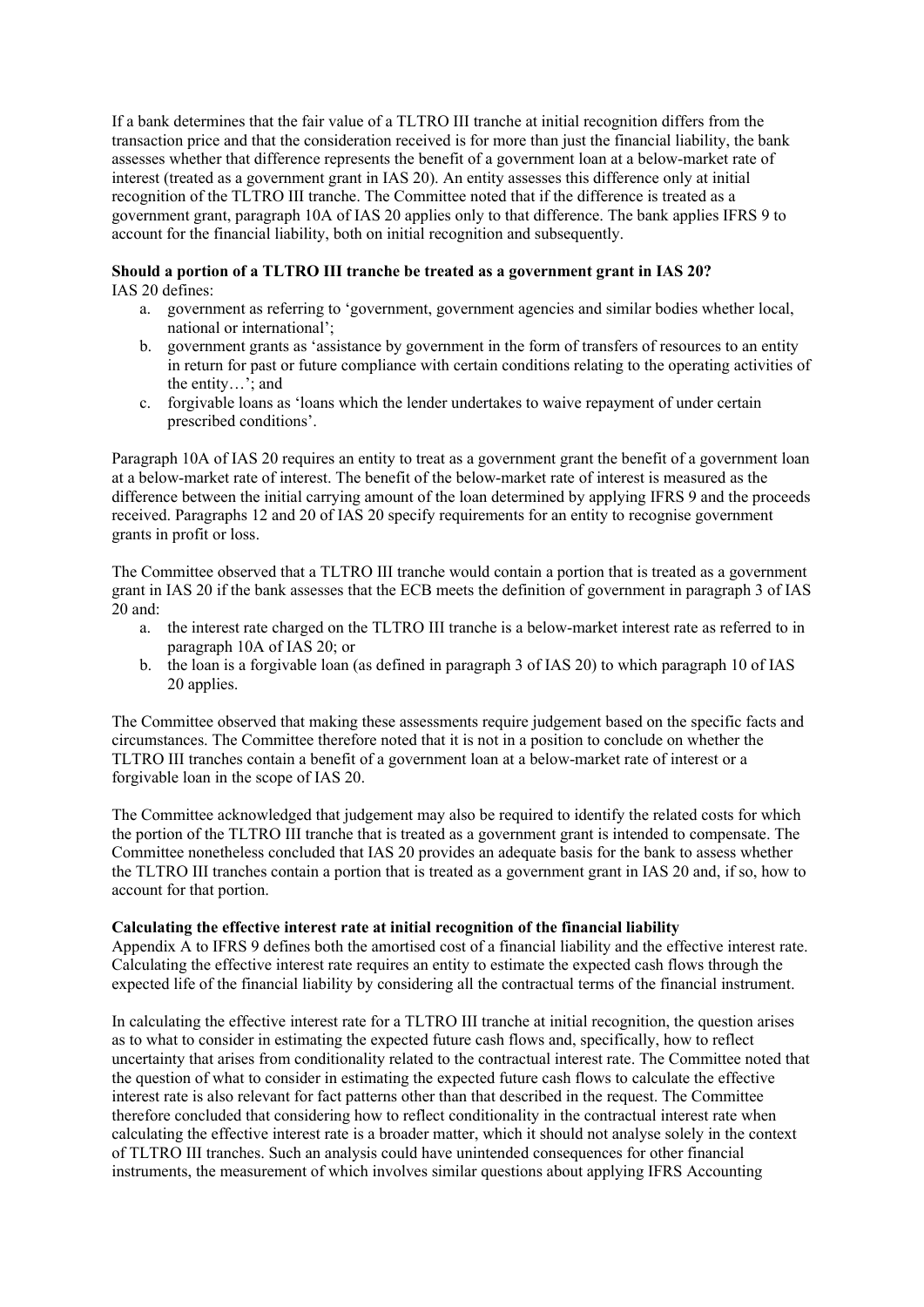Standards. The Committee is therefore of the view that the IASB should consider this matter as part of the post-implementation review of the classification and measurement requirements in IFRS 9, together with similar matters already identified in the first phase of that review.

#### **Subsequent measurement of the financial liability at amortised cost**

The original effective interest rate is calculated based on estimated future cash flows at initial recognition as required by IFRS 9. The Committee noted that whether a bank alters the effective interest rate over the life of a TLTRO III tranche depends on the contractual terms of the financial liability and the applicable requirements in IFRS 9.

The contractual terms of TLTRO III tranches require interest to be settled in arrears on maturity or on early repayment of each tranche. There is therefore only one cash outflow over the life of the tranche.

Paragraphs B5.4.5 and B5.4.6 of IFRS 9 specify requirements for how an entity accounts for changes in estimated contractual cash flows.

For floating-rate financial instruments, paragraph B5.4.5 of IFRS 9 specifies that the periodic re-estimation of cash flows to reflect the movements in the market rates of interest alters the effective interest rate. IFRS 9 does not define what a floating rate is.

Paragraph B5.4.6 of IFRS 9 applies to changes in estimated contractual cash flows of financial liabilities other than those addressed in paragraph B5.4.5, irrespective of whether the change arises from revisions of estimated contractual cash flows or from a modification of the contractual terms of the liability. However, when changes in contractual cash flows arise from a modification of the contractual terms, an entity assesses whether those changes result in the derecognition of the original financial liability and the recognition of a new financial liability by applying paragraphs 3.3.2 and B3.3.6 of IFRS 9.

The Committee also noted that the application of paragraph B5.4.6 of IFRS 9 depends on a bank's estimates of expected future cash flows in calculating the effective interest rate at initial recognition of the financial liability because paragraph B5.4.6 requires the use of the original effective interest rate to discount the revised cash flows.

The Committee observed that the question of how conditionality related to the contractual interest rate is reflected in the estimates of expected future cash flows when applying the effective interest method affects both initial and subsequent measurement. As this question is part of a broader matter, the Committee considered that it should not be analysed solely in the context of TLTRO III tranches. The Committee is therefore of the view that the IASB should consider this matter as part of the post-implementation review of the classification and measurement requirements in IFRS 9, together with similar matters already identified in the first phase of that review.

#### **Disclosure**

If a bank assesses that the ECB meets the definition of government in IAS 20 and that it has received government assistance from the ECB, the bank needs to provide the information required by paragraph 39 of IAS 20 regarding government grants and government assistance.

Given the judgements required and the risks arising from the TLTRO III tranches, a bank also needs to consider the requirements in paragraphs 117, 122 and 125 of IAS 1 *Presentation of Financial Statements*, as well as paragraphs 7, 21 and 31 of IFRS 7 *Financial Instruments: Disclosures*. These paragraphs require a bank to disclose information that includes its significant accounting policies and management's assumptions and judgements in applying its accounting policies that have the most significant effect on the amounts recognised in the financial statements.

#### **Conclusion**

The Committee concluded that IAS 20 provides an adequate basis for the bank to assess whether TLTRO III tranches contain a portion that is treated as a government grant in IAS 20 and, if so, how to account for that portion.